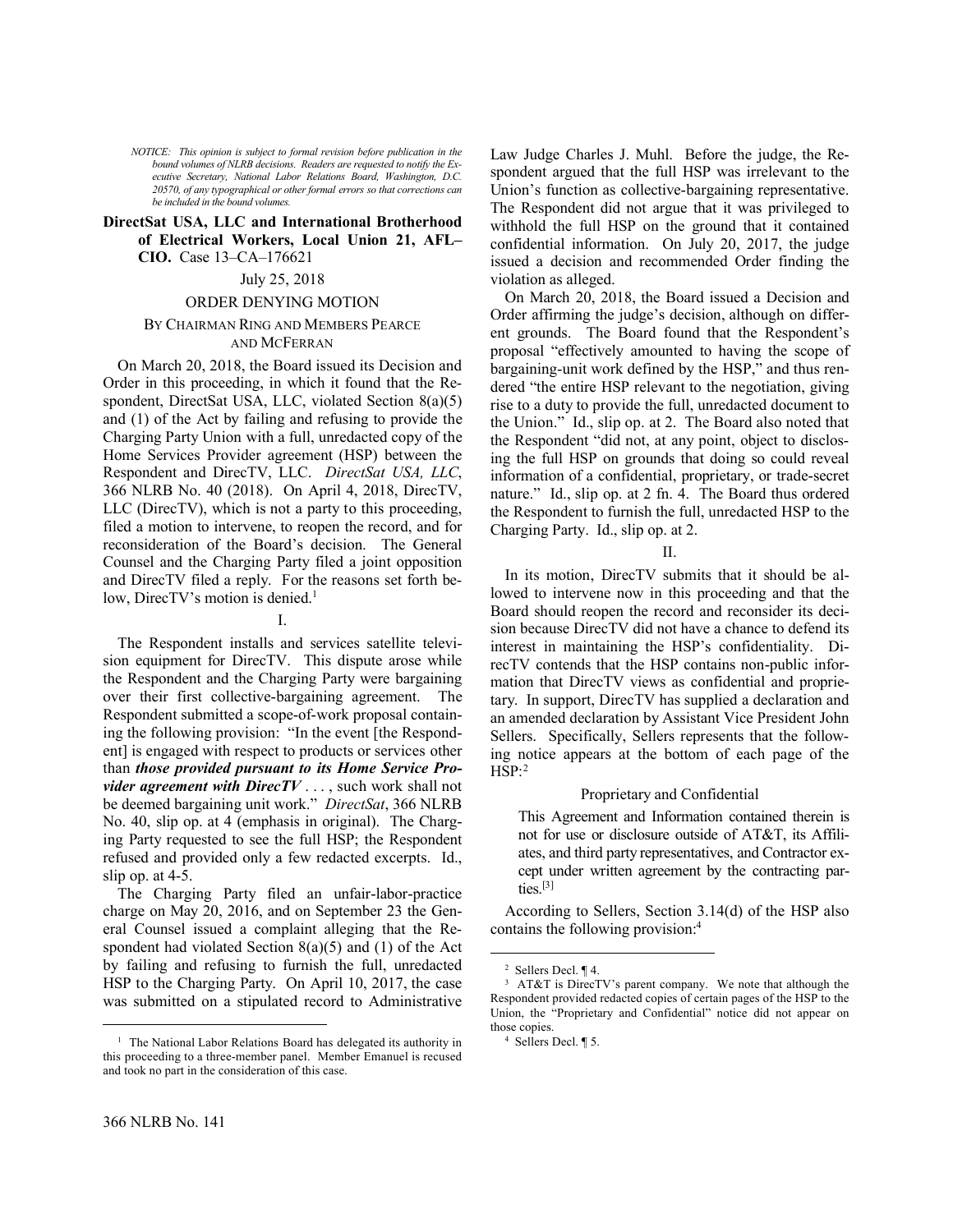$\overline{a}$ 

If a receiving Party is required to provide Information of a disclosing Party to any court or government agency pursuant to a written court order, subpoena, regulatory demand, request under the National Labor Relations Act (an "NLRA Request"), or process of law, the receiving Party must, unless prohibited by applicable law, first provide the disclosing Party with prompt written notice of such requirement and reasonable cooperation to the disclosing Party should it seek protective arrangements for the production of such Information. The receiving Party will (i) take reasonable steps to limit any such provision of Information to the specific Information required by such court or agency, and (ii) continue to otherwise protect all Information disclosed in response to such order, subpoena, regulation, NLRA Request, or process of law.

Sellers also asserts that Section  $3.36(c)(x)$  of the HSP makes it a non-curable breach of contract for the Respondent to fail to meet its obligations regarding the disclosure of confidential information.<sup>5</sup> Finally, Sellers represents that, in November or December 2016, DirecTV had discussions with the Respondent about the latter producing portions of the HSP to the Charging Party, which DirecTV believed arose in the context of the Respondent's negotiations to resolve a Board charge. According to Sellers, DirecTV did not hear anything further and assumed the matter had been resolved.<sup>6</sup>

# III.

"Sec[tion] 10(b) of the Act expressly provides that intervention in unfair labor practice proceedings is discretionary with the Board, and not a matter of right." *Medi-Center of America*, 301 NLRB 680, 680 fn. 1 (1991). We find no reason to exercise our discretion to grant DirecTV intervention in the present case. Initially, we note the belated nature of DirecTV's effort to intervene. DirecTV filed its motion long after it knew or reasonably should have known that this proceeding could result, and indeed had resulted, in an order requiring full disclosure of the HSP. Its motion was filed over 8 months after the judge ruled that the HSP should be disclosed unredacted and in full. DirecTV argues that it did not learn the HSP might be disclosed in unredacted form until after the Board issued its Order. Yet DirecTV admits that, as early as November or December 2016, it discussed with the Respondent the possibility that the latter would produce information contained in the HSP in order to resolve a Board charge. And while DirecTV claims it assumed the matter had been resolved, it cannot and does not dispute

1

that, months before this case was submitted to the judge, it was aware that a proceeding was underway that could affect its confidentiality interest in the HSP. Nor does it matter whether DirecTV's omission stemmed from the Respondent's failure to keep DirecTV apprised of developments in this case or from DirecTV's failure to exercise due diligence. The fact remains that DirecTV had ample notice and opportunity to seek intervention much earlier in this proceeding, but did not. Moreover, DirecTV cites no case in which the Board has allowed a party who had such notice to intervene after the Board had already issued its decision. We therefore deny DirecTV's motion to intervene as untimely.

Even if its motion were timely, DirecTV has not established that it was a necessary party to this case.<sup>7</sup> Assuming without deciding that DirecTV has a confidentiality interest in the HSP, the Respondent shared that interest and could have adequately defended that interest before the Board. Under the terms of the HSP, DirecTV and the Respondent share a community of interest in protecting the HSP's confidentiality. First, the "Proprietary and Confidential" notice prohibits disclosing the HSP outside of "AT&T, its Affiliates, and third party representatives, and [the Respondent]," thus treating the Respondent and DirecTV as equals with regard to its confidential nature. Second, the HSP requires the Respondent to defend its confidentiality in Board proceedings by notifying DirecTV of any disclosure request, cooperating with DirecTV in seeking protective arrangements, limiting any disclosure beyond what must be produced, and continuing otherwise to protect all disclosed information. And third, the HSP makes noncompliance with those requirements an incurable breach of contract. Together, those provisions establish that the Respondent's confidentiality interest in the HSP is commensurate with, if not defined by, DirecTV's.

In addition, the Respondent was fully capable of representing DirecTV's interests in this case. The HSP recognizes as much by delegating to the Respondent the responsibility of protecting DirecTV's confidentiality interests in Board proceedings. More importantly, the Respondent had available the same panoply of defenses as DirecTV would have had DirecTV intervened earlier in the proceeding. In these circumstances, the Respond-

<sup>5</sup> Sellers Decl. ¶ 6.

<sup>6</sup> Sellers Am. Decl. ¶ 7.

<sup>7</sup> Member Pearce would deny DirecTV's motion to intervene based solely on its unjustified delay in filing the motion. As explained above, DirecTV does not dispute that, months before this case was submitted to the judge, it was aware that a proceeding was underway that could result in an order requiring full disclosure of the HSP. DirecTV nevertheless did not seek to intervene until after the Board had issued its decision, and it has failed to provide an adequate explanation for its failure to intervene at an earlier stage.